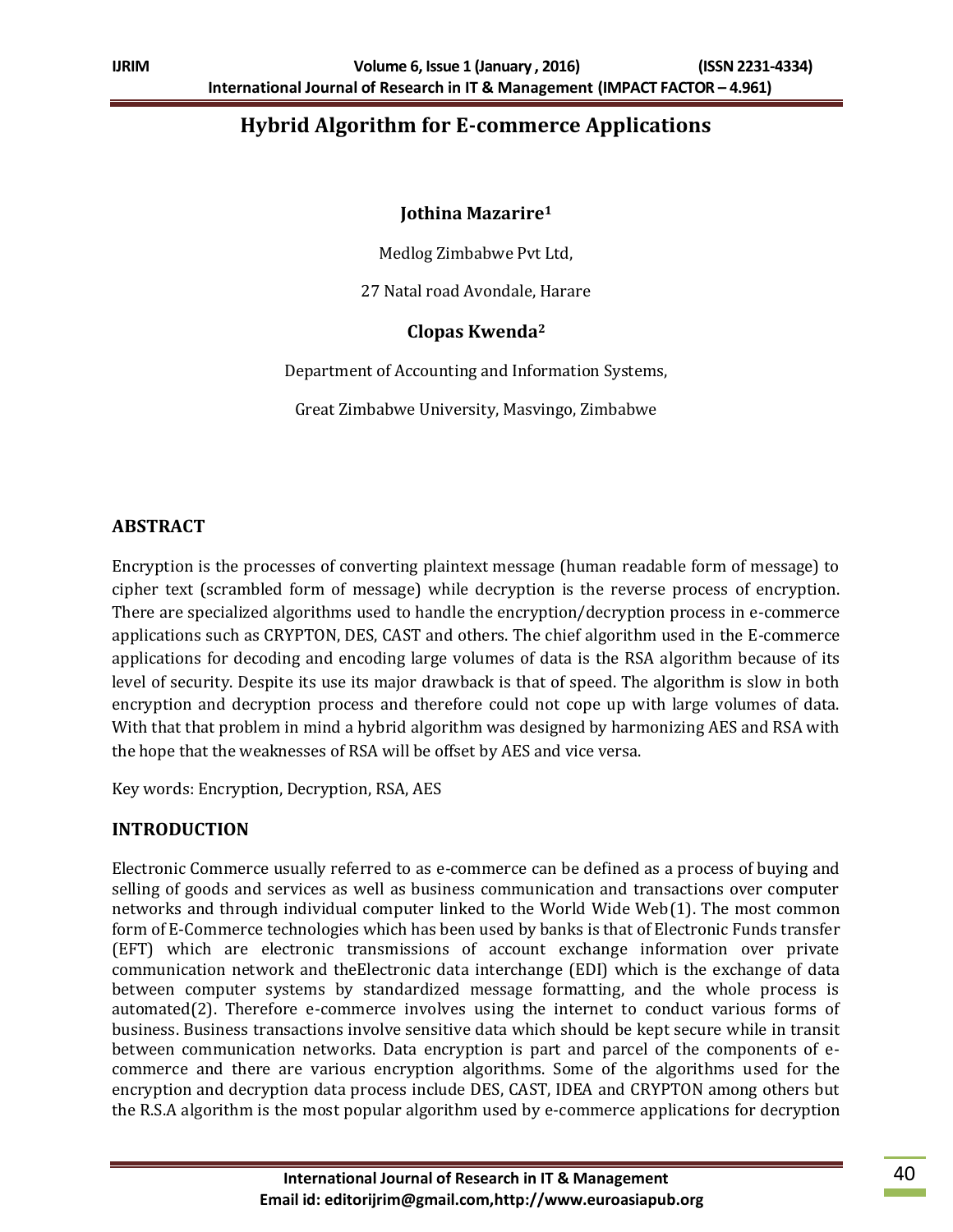and encryption of blocks of data though it has got its own drawbacks of being slow and with the advancement of technology and people acquiring new knowledge it can now easily be attacked (1)(3).A Survey on Performance Analysis of DES, AESand RSA Algorithm carried out proved that RSA is slow in both encryption and decryption processes [10]. This is shown by the table below:

| S.NO | Algor      | Pack | Encrypt | Decrypt |                  |
|------|------------|------|---------|---------|------------------|
|      |            | Size | Time    | Time    | <b>Buff Size</b> |
|      |            | (KB) | (Sec)   | (Sec)   |                  |
| 1    | <b>DES</b> | 153  | 3.0     | 1       | 157              |
|      | AES        |      | 1.6     | 1.1     | 152              |
|      | RSA        |      | 7.3     | 4.9     | 222              |
|      |            |      |         |         |                  |
| 2    | DES        | 118  | 3.2     | 1.2     | 121              |
|      | AES        |      | 1.7     | 1.2     | 110              |
|      | RSA        |      | 10.0    | 5.0     | 188              |
|      |            |      |         |         |                  |
| 3    | DES        | 196  | 2.0     | 1.4     | 201              |
|      | AES        |      | 1.7     | 1.24    | 200              |
|      | <b>RSA</b> |      | 8.5     | 5.9     | 257              |
|      |            |      |         |         |                  |
| 4    | <b>DES</b> | 868  | 4.0     | 1.8     | 888              |
|      | AES        |      | 2.0     | 1.2     | 889              |
|      | <b>RSA</b> |      | 8.2     | 5.1     | 934              |
|      |            |      |         |         |                  |
| 5    | <b>DES</b> | 312  | 3.0     | 1.6     | 319              |
|      | AES        |      | 1.8     | 1.3     | 300              |
|      | RSA        |      | 7.8     | 5.1     | 416              |

**Table 1 Encryption and Decryption times for RSA DES AES**

Since Advanced Encryption Standard (AES) is a symmetric algorithm it implies that the key that is used to encrypt is also the same key that is used to decrypt. So if the attacker gets hold of the key he/she can simply decode the cipher text.

The motive behind this project paper is to build a hybrid algorithm that harmonizes R.S.A and A.E.S with assumption that the weaknesses of R.S.A will be offset by A.E.S and vice versa.

# **R.S.A algorithm**

R.S.A named after Ron Rivest, Adi Shamir, and Leonard Adelman in 1978. This algorithm is based known as the asymmetric cryptosystem for key exchange. It is a block cipher system based on number theory (4). The concept behind the algorithm is that it uses very large prime numbers to generate the public and private keys which are then used for encryption and decryption processes. The algorithm is such that the sender encrypts the message using receiver public key and when then message gets to the receiver can then decrypt it using his or her private key(5)(6). R.S.A is based on 3 key operations that are key generation, encryption and decryption.

*Key Generation Procedure* (7)

- a) Choose two distinct large random prime numbers p & q such that  $p \neq q$ .
- b) Compute  $n = p \times q$ .
- c) Calculate: phi  $(n) = (p-1) (q-1)$ .
- d) Choose an integer e such that  $1 \leq e \leq \text{phi}(n)$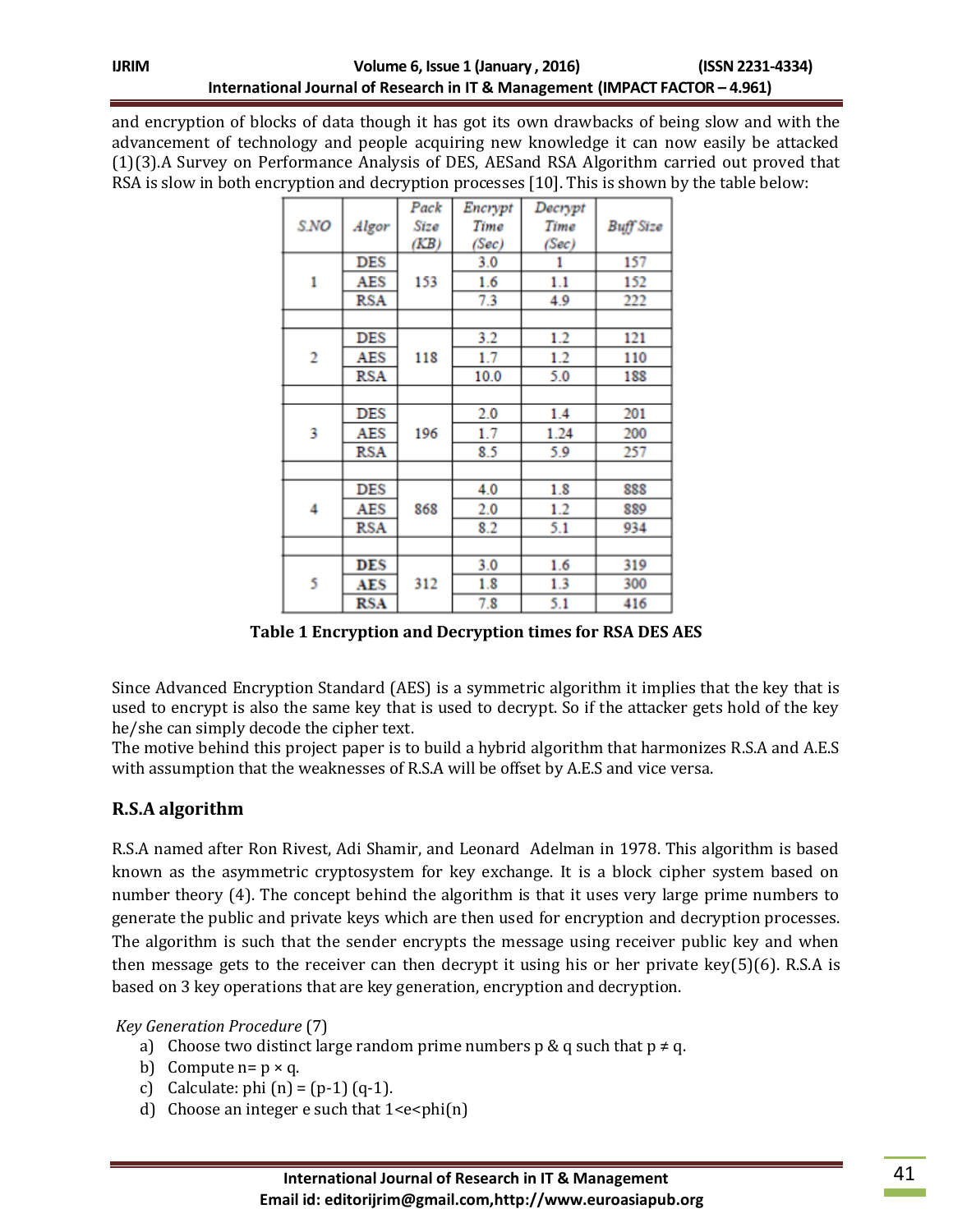- e) Compute d to satisfy the congruence relation  $d \times e = 1$  mod phi (n); d is kept as private key exponent.
- f) The public key is  $(n, e)$  and the private key is  $(n, d)$ . Keep all the values d, p, q and phi secret.

#### *Encryption*

Plaintext: P < n Ciphertext: C= P<sup>e</sup> mod n.

*Decryption* 

Ciphertext: C Plaintext: P=Cd mod n.



**Figure 1 Workflow of RSA algorithm**

### **D.E.S Algorithm**

### **History of DES adapted from (2)**

National Bureau of Standards (NBS) later renamed to National Institute of Standards and Technology or NIST recognize the need of general public for a secure cryptographic standard. This need emerged because existing US government cryptographic system that was in use at the time by agencies such as the department of defense, FBI, CIA, etc. were not meant for public use and because problems were beginning to arise with a proliferation of commercial encryption devices.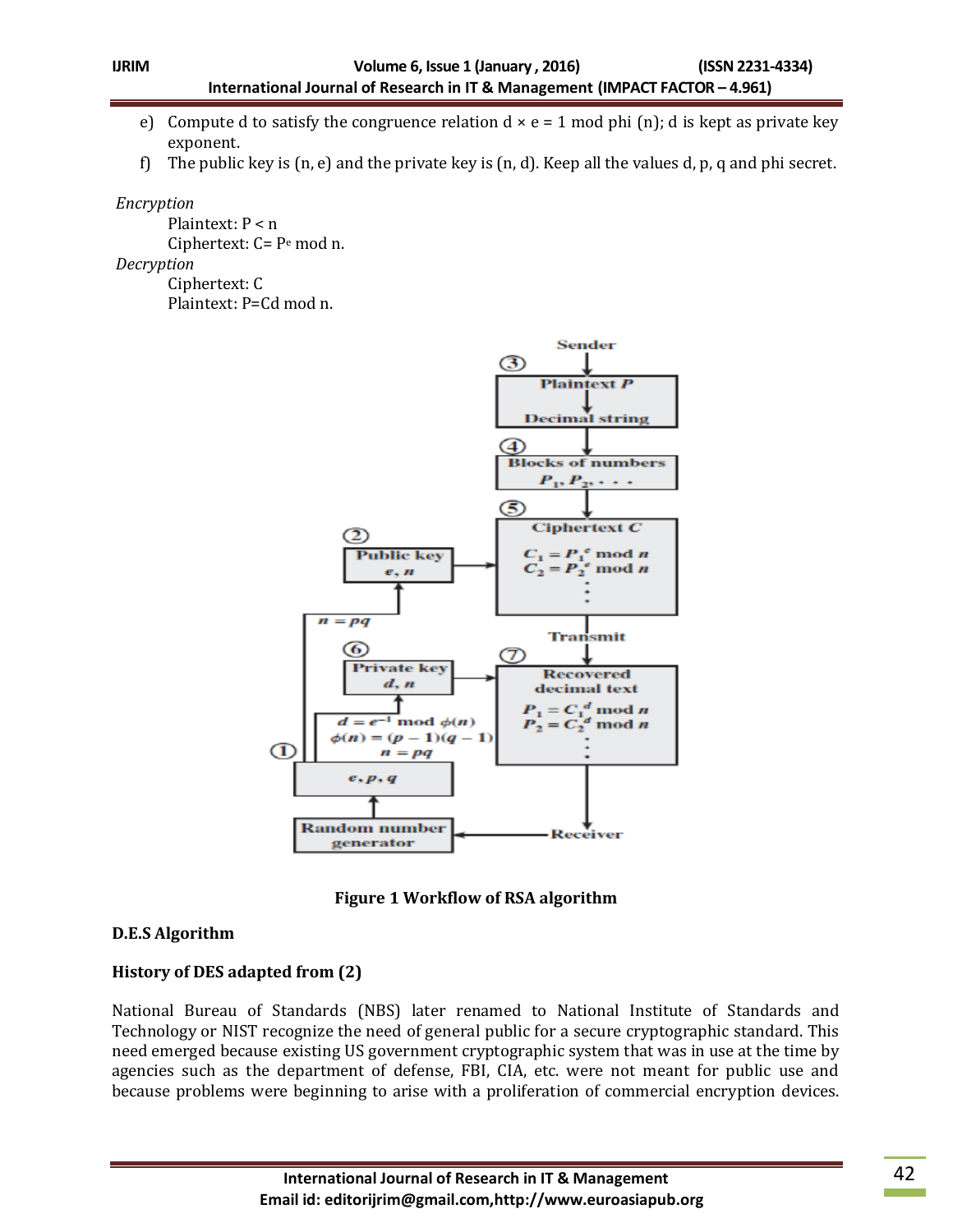Not only were such commercial encryption devices were not compatible with each other but the algorithms upon which they relied on had not been extensively tested by independent reviewers. In 1972, the NBS requested proposals for a public cryptosystem. The criteria specified by the NBS for the system were that it be:

- Highly secure
- Easy to understand
- Publishable
- Available to all at no cost
- Adaptable to a diverse of applications
- Economical
- Efficient to use
- Able to be validated
- Suitable for export

In 1974, IBM proposed their Lucifer encryption systems which ultimately become the basis of the DES. Theproposed algorithm was tested privately by the National Security Agency (NSA) and by the general public. In1976, DES was adopted as the US standard for encrypting sensitive but unclassified data and for encryptedcommunication. The standard was later adopted by International Standards Organization (ISO) and becomewidely used by government and companies throughout the world

The D.E.S algorithm is the foundation that later gave birth to the A.E.S algorithm. Below is a detailed algorithm of D.E.S (5)(8)

1) 64 bit plain text is passed to the Initial Permutation (IP) function

2) The initial permutation is performed on the text

3) The IP produces two halves of permuted block: Each half will consist of 32 bit because initially input plain text was of 64 bit. The other will be called left plain text (LPT) while the other will be called right plain text(RPT)

4) Each LPT and RPT goes through 16 permutations orrounds of the encryption process, each with its own key.

- a) From the 56 bit key, a different 48 bit sub-key isgenerated using Key Transformation
- b) Using the expansion permutation, the RPT isexpanded from 32 bits to 48 bits

c) Now the 48 bit key is XORed with 48 bit RPT and theresulting output is passed on to the next step

- d) Using the S- Box substitution this will produce the 32bit from 48 bit input
- e) These 32 bit are permuted using the P- Boxpermutation
- f) The P- Box outputs 32 bits are XORed with 32 bitLPT

g) The result of the XORed 32 bits becomes the RPT andold RPT becomes the LPT. This process is calledswapping

- h) Now the RPT again given to the next round andperformed the 15 more rounds
- 5) After completion of 16 rounds the final permutation is performed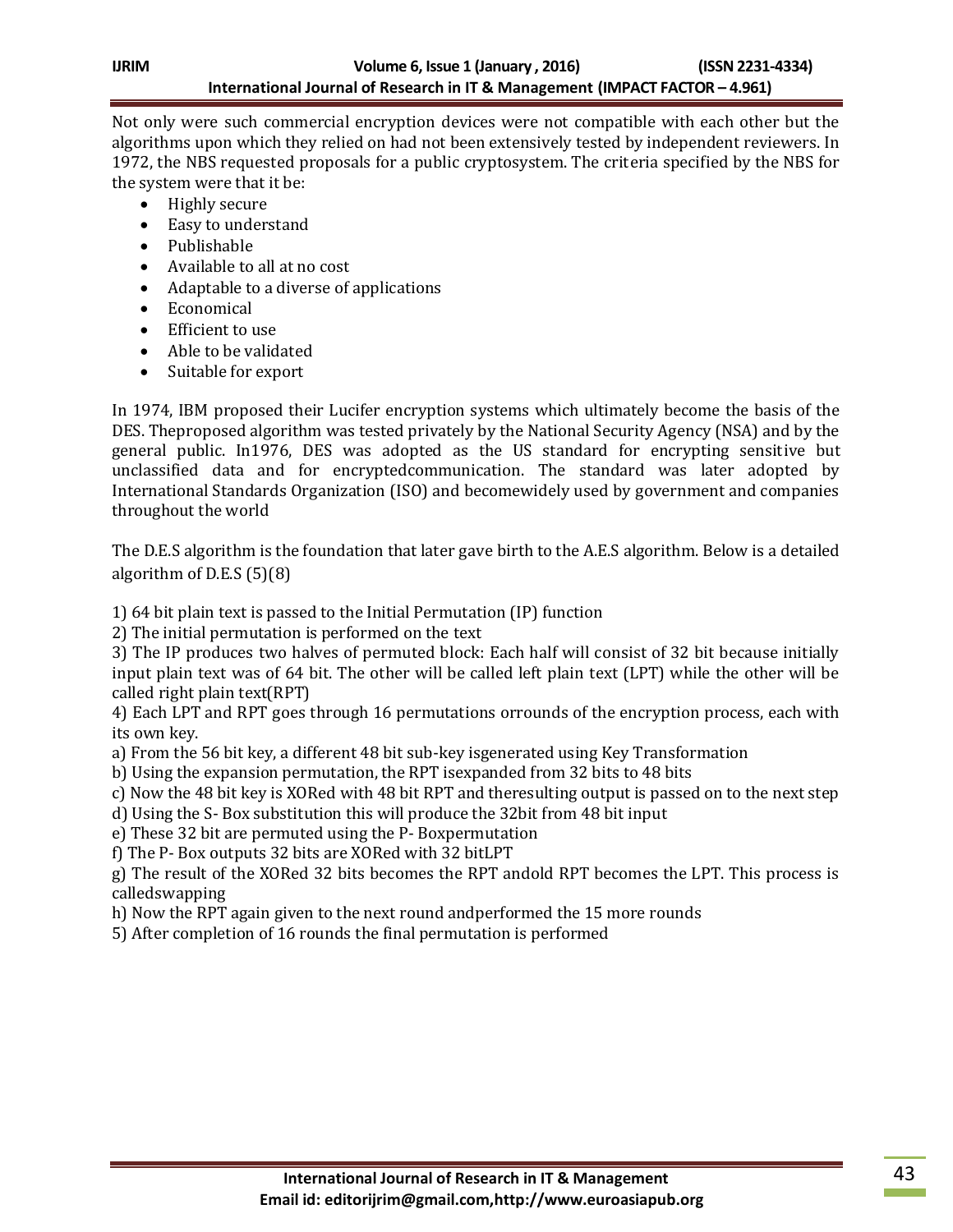

### **Figure 2 Workflow of DES algorithm**

The initiative of choosing D.E.S for e-commerce purposes is strongly disagreed by DrSoper who outlined the following weaknesses of DES(9):

D.E.S uses a fixed key length [56 bits] and this implies that it has got  $2^{56}$  total possible keys which is approximately 10<sup>15</sup> keys. This key structure is becoming is short for modern computers, therefore as a result

- In 1997, D.E.S was cracked by a group of 3 500 computers in 4 months
- In 1998, D.E.S was cracked by specially designed hardware in 4 days
- In 2008, D.E.S was cracked with inexpensive commercially available hardware in less than one day

# **A BRIEF HISTORY OF AES**

Background by DrSoper(9) suggest that in 1997 the national institute of standard and technology NIST requested proposal for a new encryption standard. Criteria for the new standard had to stipulate that the code of the algorithm must be unclassified and publicly disclosed and the algorithm had to be royalty-free world wide. The algorithm itself had to implement symmetric block cipher that would operate on 128 bits blocks of data and had to be usable with keys that were128, 192 and 256 bits in length. The response to the request proposal was robust and in 1998 15 algorithms were selected as semi-finalists. After further analysis of the semi-finalists 5 finalists were selected in 1999 including the MARS algorithm, RC6™ algorithm, the Rijndael algorithm, Serpent algorithm and the Twofish algorithm. The 5 finalists were subjected to extensive evaluation and scrutiny in both private and public arenas. The three key criteria by which the finalists algorithms were evaluated included security, efficiency of operation and the easy with which the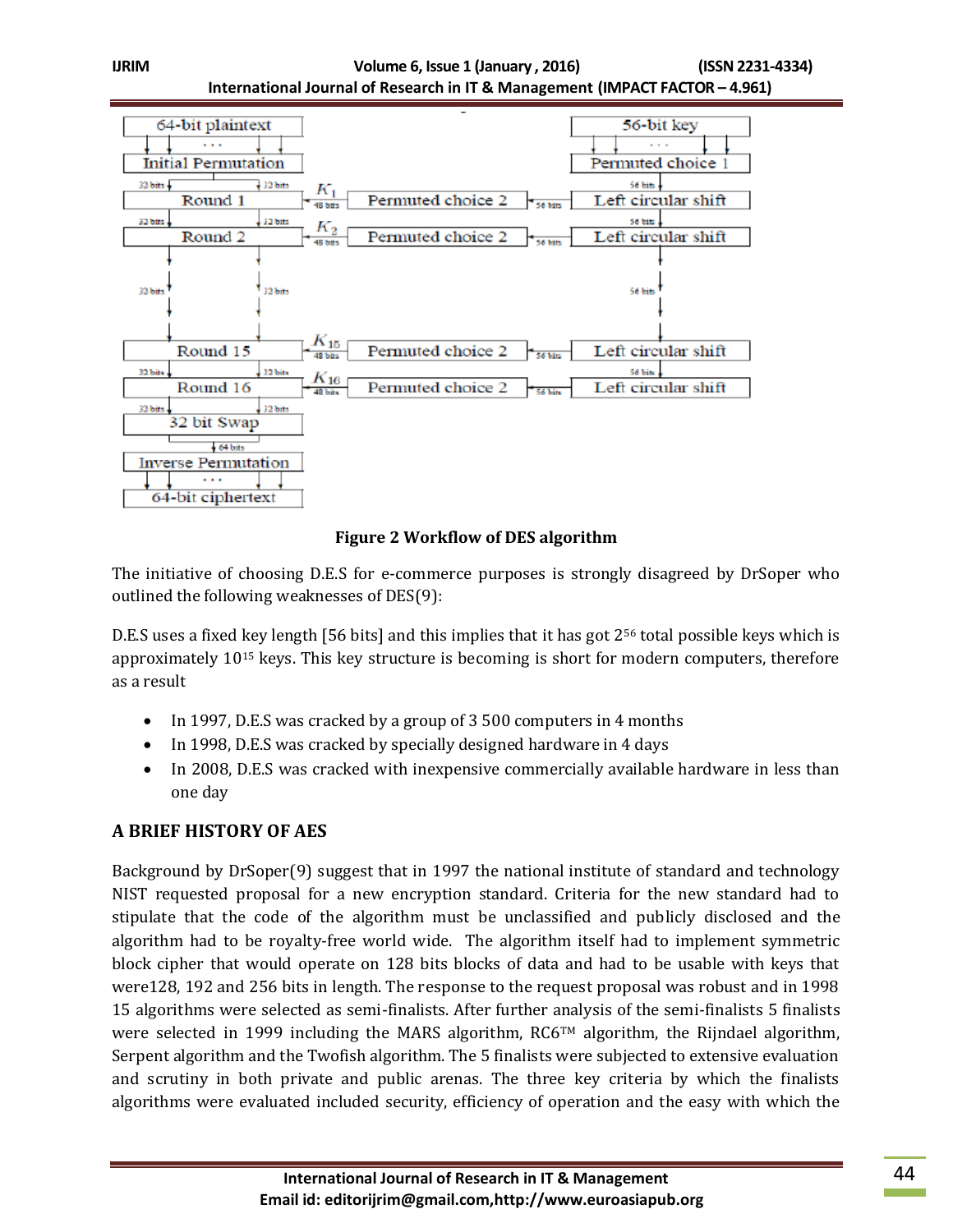algorithm could be implemented. Following 2 years of analysis the Rijndael algorithm of Belgian cryptographers Joan Daemon and Vincent Rijmen was selected as a winner in 2001. Rijndael was adapted by the US Government as federal information processing standard 197 or FPS 197 and was thereafter known as Advanced Encryption Standard(A.E.S). It was extensively used worldwide since 2002.

Each round of AES is governed by the following transformations  $(10)(11)$ :

Substitute Byte transformation

The step consists of using the 16 x 16 lookup table to find a replacement byte for a given byte in the input state array. Entries in the lookup table are created by using the notions of multiplicative  $GF(2<sup>8</sup>)$ ) and bit scrambling to destroy the bit level correlations inside each byte.

### **Shift Rows transformation**

It is called ShiftRows for shifting the rows of the state array during the forward process. The corresponding transformation during decryption is denoted InvShiftRows for Inverse Shift-Row Transformation. The goal of this transformation is to scramble the byte orderinside each 128-bit block.

### **Mixcolumns transformation**

It is calledMixColumns for mixing up of the bytes in eachcolumn separately during the forward process. The corresponding transformation during decryption is denoted InvMixcolumns and stands for inverse mix column transformation. The goal is here is to further scramble up the 128-bit input block.

### **Addroundkey transformation**

It is called AddRoundKey for adding the round key to the output of the previous step during the forward process. The corresponding step during decryption is denoted InvAddRound-Key for inverse add round key transformation.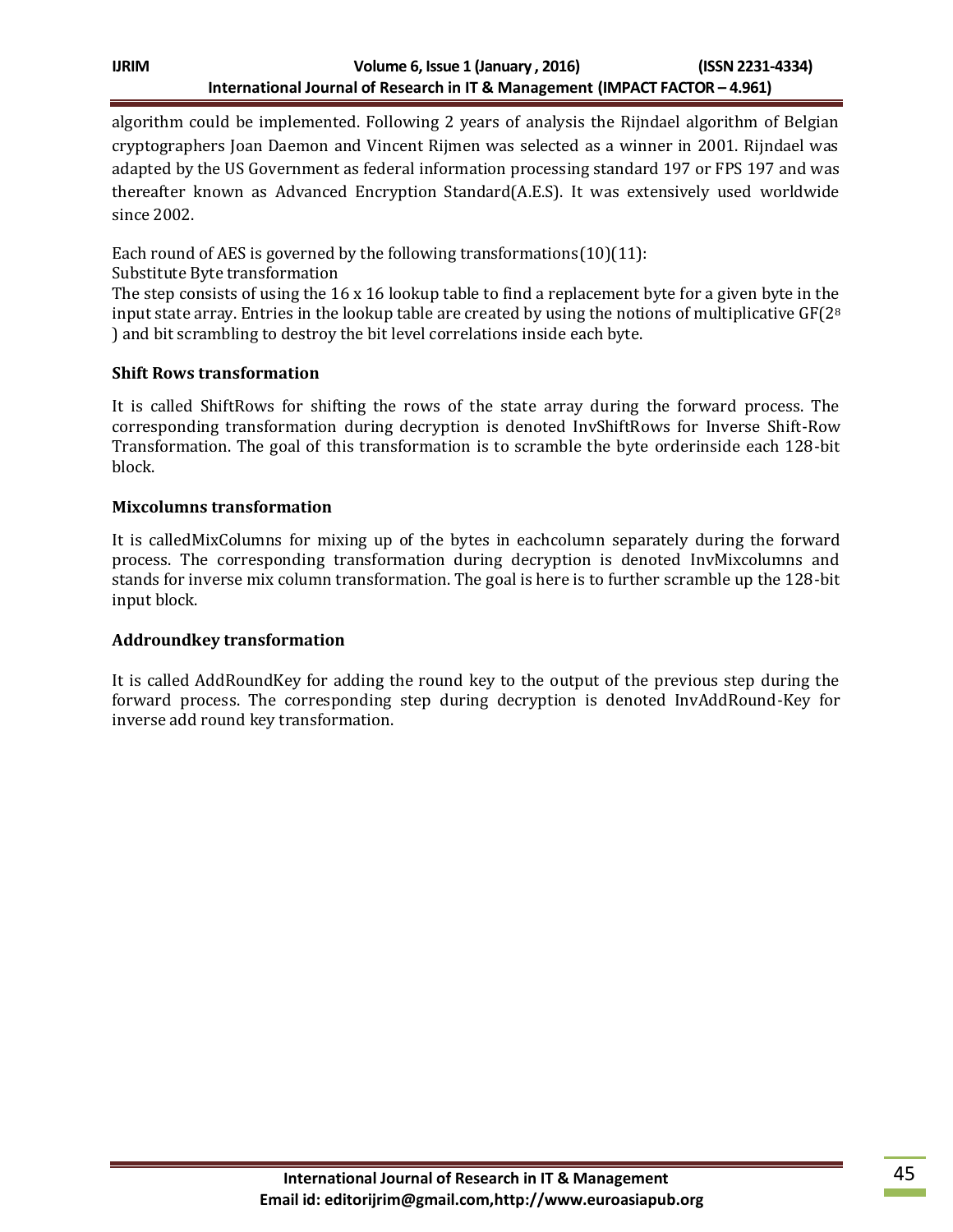The block diagram for A.E.S algorithmon the assumption of 128 bit key length is as follows(4)





### **Hybrid Algorithm Design**

The conceptual being in mind for the design an algorithm that will be as a result of harmonizing the R.S.A and A.E.S is that the algorithm has to be fast and the same time secure. Another assumption that is made is that the key size required for Asymmetric A.E.S algorithm is that the key size is 128 bits which is suitable for 10 rounds that includes the 4 components of byte substitution, row shift, column mix and add round key for each round. Since the R.S.A is slow in both encryption and decryption, it willnot be involved in those process therefore as such the A.E.S has to take over for both encryption and decryption. R.S.A will be involved in two processes, in the first process it will encrypt the symmetric key used by A.E.S when encrypting plaintext. The stage is important for the enhancement of security of the data itself and the key that are in transit. On the second stage the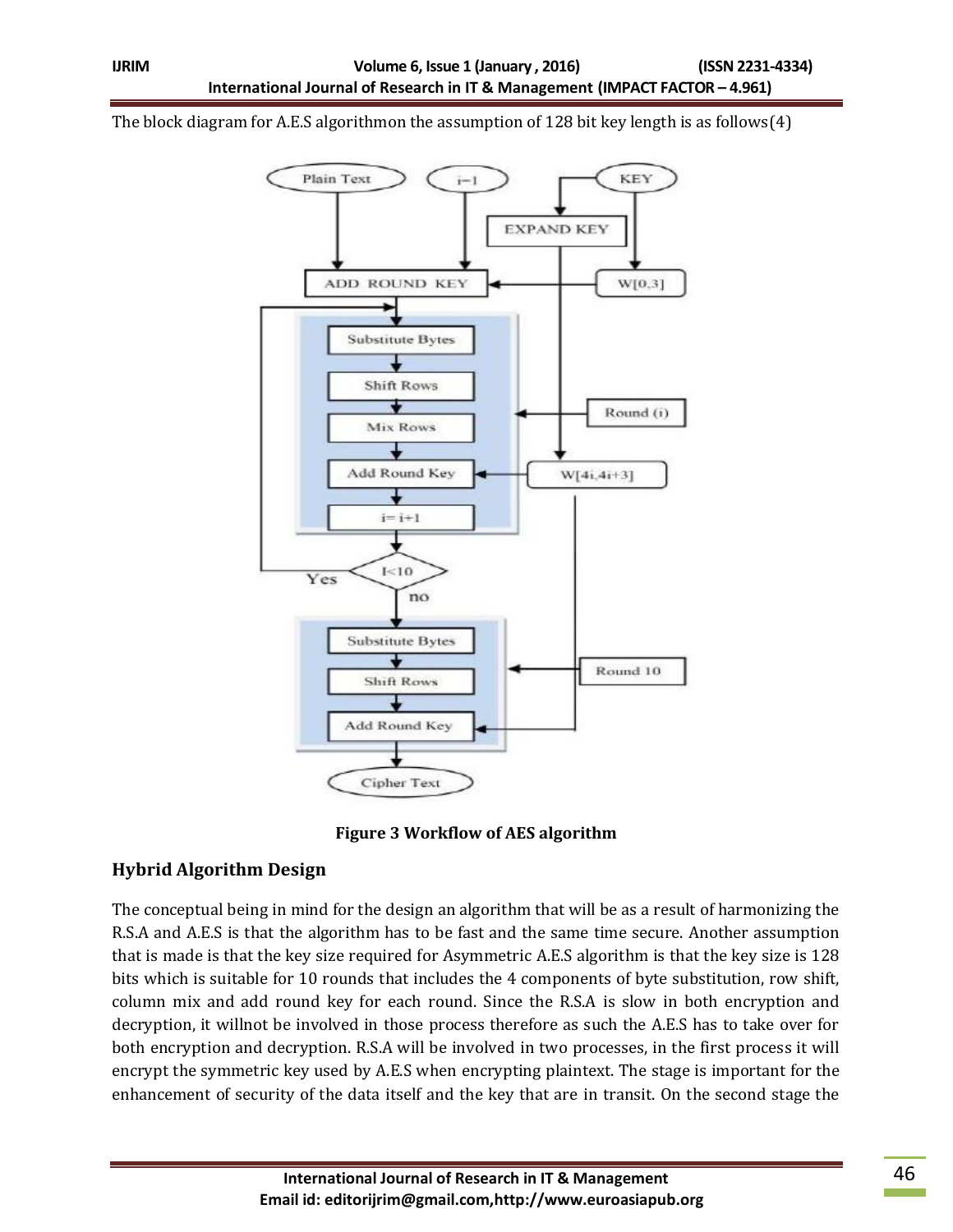R.S.A will decrypt the encrypted symmetric key that would be used by the A.E.S to decrypt cipher text back to plain text.

## **Design Objectives of the Hybrid Approach**

The two key conceptual objectives of the hybrid approach are as follows:

- To enhance the security
- To reduce decryption and decryption times



### **Figure 4 Workflow of the Hybrid Algorithm**

Stages of the Hybrid Algorithm

- a) Sender uses A.E.S algorithm to encode plain text message using A.E.S symmetric key1 to form cipher text
- b) R.S.A algorithm is used to encrypt A.E.S symmetric key1 using Receiver's public key2
- c) The cipher text and encrypted asymmetric key1 are then send to the receiver
- d) Receiver uses own private key3 to decode A.E.S symmetric key1
- e) Finally receiver uses the decoded A.E.S symmetric key1 to convert the cipher text back to plain text.